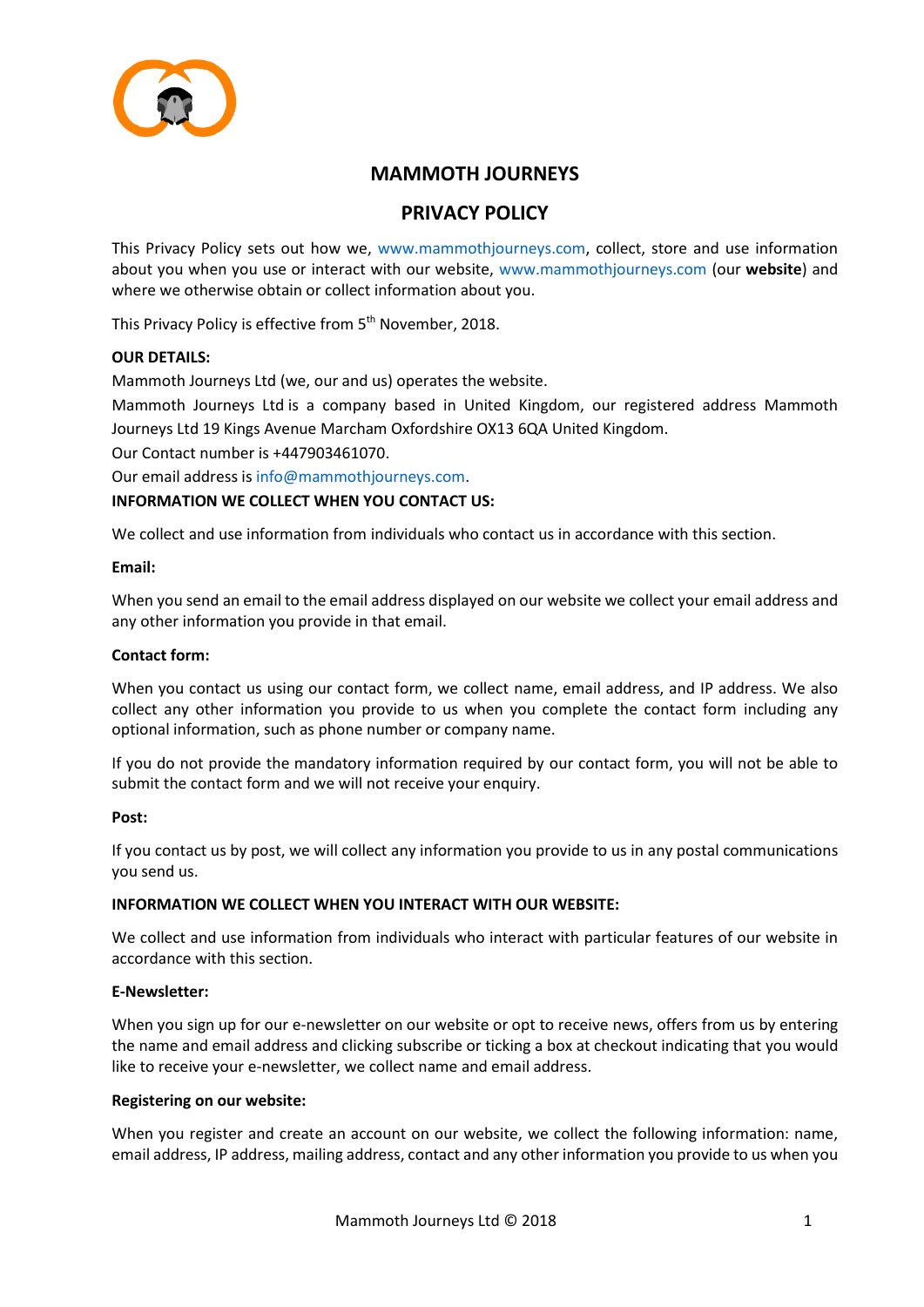

complete the registration form, including any optional information, such as phone number or company name

If you do not provide the mandatory information required by the registration form, you will not be able to register or create an account on our website.

#### **INFORMATION WE COLLECT WHEN YOU PLACE AN ORDER ON OUR WEBSITE:**

We collect and use information from individuals who place an order on our website in accordance with this section.

#### **INFORMATION COLLECTED WHEN YOU PLACE AN ORDER:**

#### **Mandatory information:**

When you place an order for goods or services on our website, we collect your name, email address, billing address, delivery address, picture, location, and any other mandatory information you collect from customers at checkout.

If you do not provide this information, you will not be able to purchase goods or services from us on our website or enter into a contract with us.

#### **Optional information:**

We also collect optional information from you, such as your phone number and any additional optional information at checkout. We also ask you if you would like to receive marketing communications from us. For further information, see 'Marketing communications' in this section below.

#### **Processing your payment:**

After you place an order on our website you will need to make payment for the goods or services you have ordered. In order to process your payment we use a third party payment processor, your payment will be processed by the third party payment processor you choose to process your payment.

#### **Marketing communications:**

At checkout you will have the option of receiving marketing communications from us.

## **INFORMATION COLLECTED OR OBTAINED FROM THIRD PARTIES:**

This section sets out how we obtain or collect information about you from third parties.

#### **Information received from third parties:**

Generally, we do receive information about you from third parties. The third parties from which we receive information about you will generally include Apple and Google.

It is also possible that third parties with whom we have had no prior contact may provide us with information about you.

Information we obtain from third parties will generally be your name and contact details, but will include any additional information about you which they provide to us.

## **WHERE WE RECEIVE INFORMATION ABOUT YOU IN ERROR:**

If we receive information about you from a third party in error and/or we do not have a legal basis for processing that information, we will delete your information.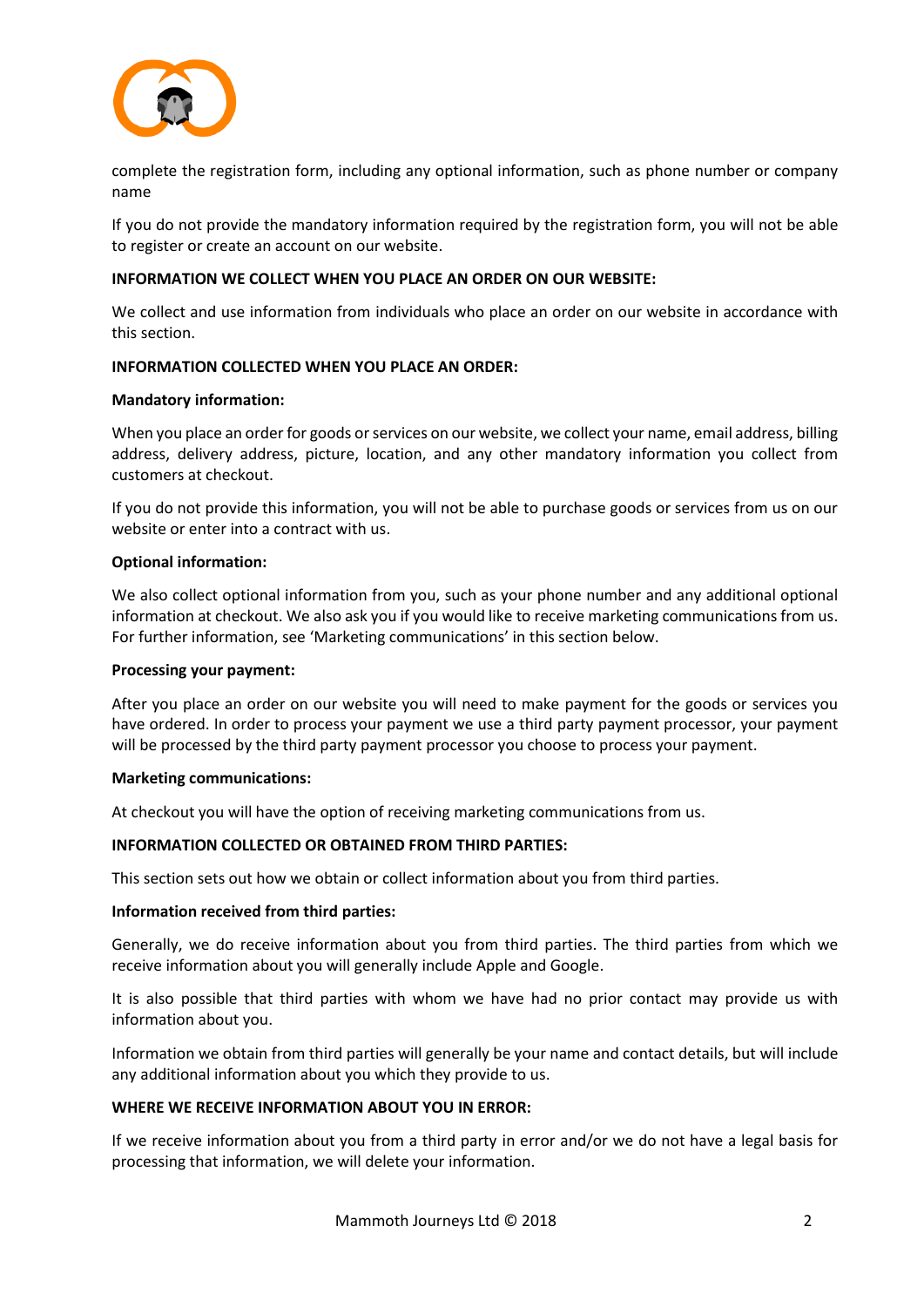

#### **Information obtained by us from third parties:**

In certain circumstances we will obtain information about you from certain publicly accessible sources, both EU and non-EU, such as online customer databases, business directories, social media, and websites.

#### **DISCLOSURE AND ADDITIONAL USES OF YOUR INFORMATION:**

This section sets out the circumstances in which will disclose information about you to third parties and any additional purposes for which we use your information.

## **Disclosure of your information to service providers:**

We use third parties to provide us with services which are necessary to run our business or to assist us with running our business.

Your information will be shared with the service providers where necessary to provide you with the service you have requested, whether that is accessing our website, or ordering goods and services from us.

#### **Disclosure of Your Information to Other Third Parties:**

We disclose your information to other third parties in specific circumstances, as set out below.

**Providing information to third parties such as Google Inc. and Apple:** Google collects information through our use of Google Analytics on our website. Google uses this information, including IP addresses and information from cookies, for a number of purposes, such as improving its Google Analytics service. Information is shared with Google on an aggregated and anonymised basis. To find out more about what information Google collects, how it uses this information and how to control the information sent to Google, please see the following page: [https://www.google.com/policies/privacy/partners/.](https://www.google.com/policies/privacy/partners/)

You can opt out of Google Analytics by installing the browser plugin here: <https://tools.google.com/dlpage/gaoptout>

## **TRANSFER AND STORAGE OF YOUR INFORMATION:**

Sharing your information with third parties, which are either related to or associated with the running of our business, where it is necessary for us to do so. These third parties include our accountants, advisors, affiliates, business partners, independent contractors. Further information on each of these third parties is set out below.

- **Accountants**
- **Advisors**
- **Affiliates**
- **Business partners**
- **Independent contractors**

# **DISCLOSURE AND USE OF YOUR INFORMATION FOR LEGAL REASONS:**

If we suspect that criminal or potential criminal conduct has been occurred, we will in certain circumstances need to contact an appropriate authority, such as the police. This could be the case, for instance, if we suspect that we fraud or a cybercrime has been committed or if we receive threats or malicious communications towards us or third parties.

We may need to use your information if we are involved in a dispute with you or a third party for example, either to resolve the dispute or as part of any mediation, arbitration or court resolution or similar process.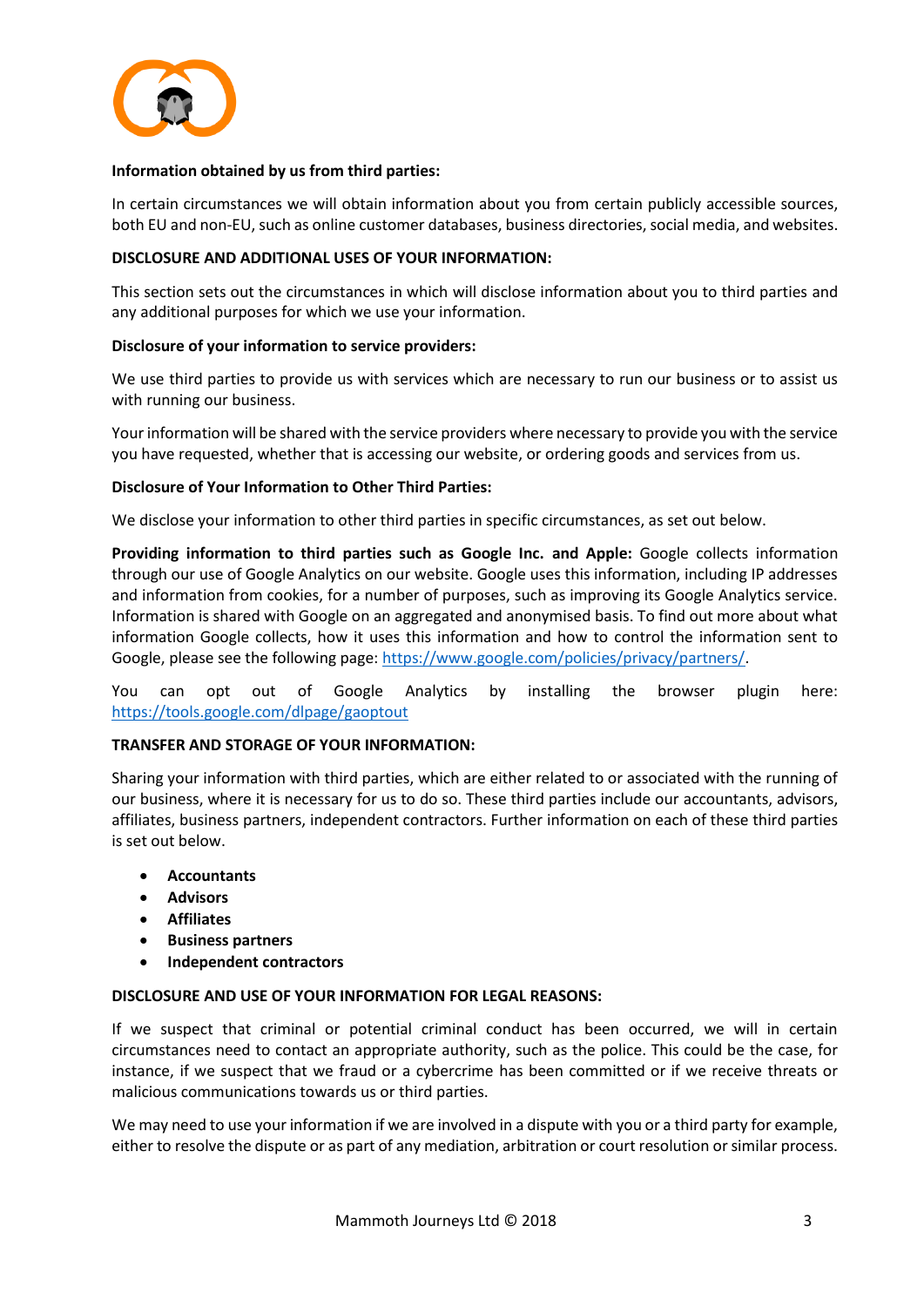

We will use and process your information in order to comply with legal obligations to which we are subject.

## **HOW LONG WE RETAIN YOUR INFORMATION:**

This section sets out how long we retain your information. We have set out specific retention periods where possible. Where that has not been possible, we have set out the criteria we use to determine the retention period.

#### **Retention periods:**

Server log information: we retain information on our server logs for one year.

Order information: when you place an order for goods and services, we retain that information for six years following the end of the financial year in which you place your order, in accordance with our legal obligation to keep records for tax purposes.

## **CRITERIA FOR DETERMINING RETENTION PERIODS:**

In any other circumstances, we will retain your information for no longer than necessary, taking into account the following:

- The purpose and use of your information both now and in the future such as whether it is necessary to continue to store that information in order to continue to perform our obligations under a contract with you or to contact you in the future;
- Whether we have any legal obligation to continue to process your information;
- Whether we have any legal basis to continue to process your information;
- How valuable your information is;
- any relevant agreed industry practices on how long information should be retained;
- the levels of risk, cost and liability involved with us continuing to hold the information;
- how hard it is to ensure that the information can be kept up to date and accurate; and
- Any relevant surrounding circumstances.

## **HOW WE SECURE YOUR INFORMATION:**

We take appropriate technical and organizational measures to secure your information and to protect it against unauthorized or unlawful use and accidental loss or destruction, including:

- Only sharing and providing access to your information to the minimum extent necessary, subject to confidentiality restrictions where appropriate, and on an anonymised basis wherever possible;
- Using secure servers to store your information;
- verifying the identity of any individual who requests access to information prior to granting them access to information;

## **TRANSMISSION OF INFORMATION TO US BY EMAIL:**

Transmission of information over the internet is not entirely secure, and if you submit any information to us over the internet, you do so entirely at your own risk.

We cannot be responsible for any costs, expenses, loss of profits, harm to reputation, damages, liabilities or any other form of loss or damage suffered by you as a result of your decision to transmit information to us by such means.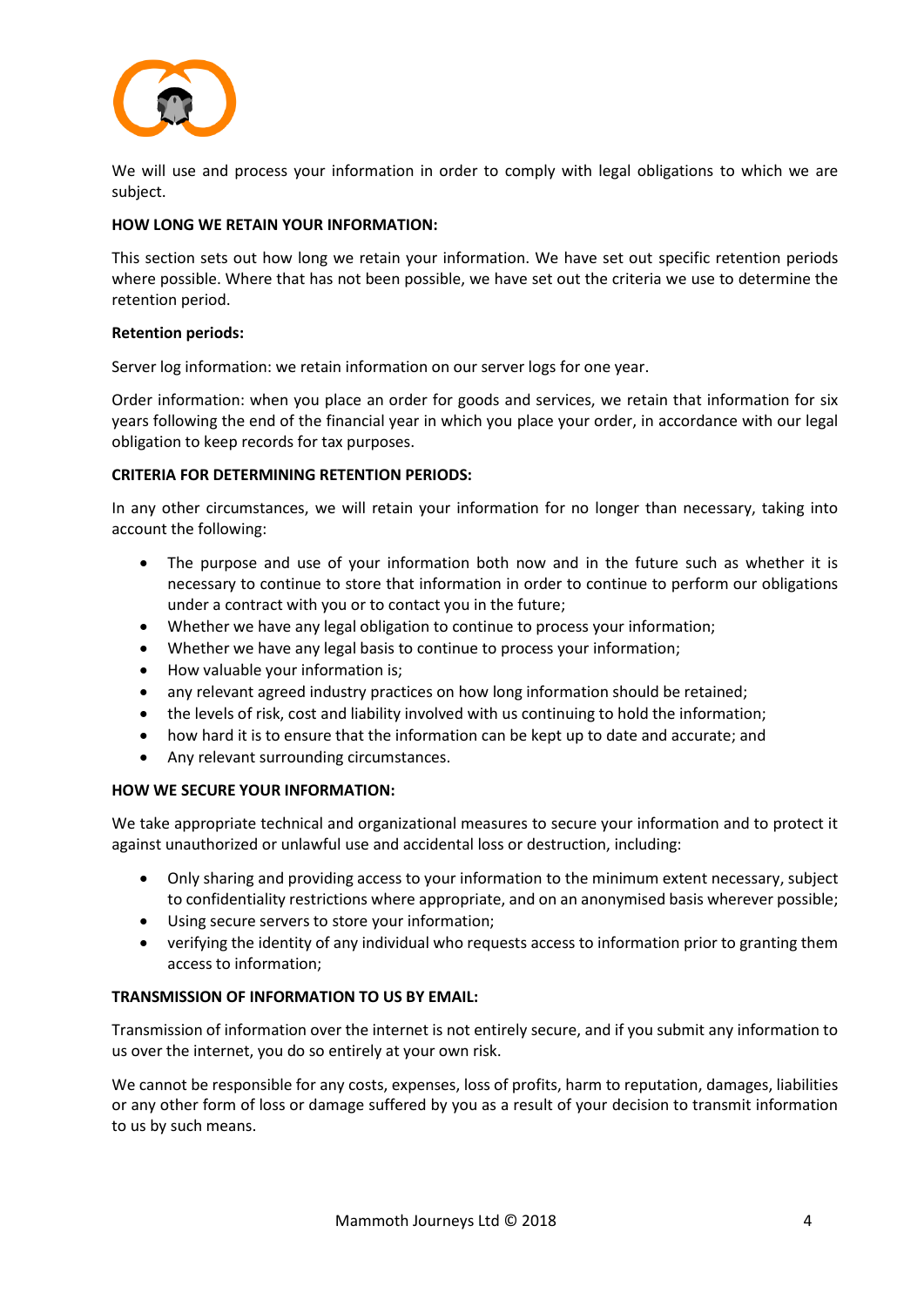

## **YOUR RIGHTS IN RELATION TO YOUR INFORMATION:**

Subject to certain limitations on certain rights, you have the following rights in relation to your information, which you can exercise by sending an email to [info@mammothjourneys.com:](mailto:INFO@MAMMOTHJOURNEYS.COM)

- **To request access to your information** and information related to our use and processing of your information;
- **To request the correction or deletion** of your information;
- **To request that we restrict our use** of your information;
- **To receive information which you have provided to us in a structured, commonly used and machine-readable format** (e.g. a CSV file) and the right to have that information transferred to another data controller;
- **To object to the processing of your information for certain purposes**; and
- **To withdraw your consent to our use of your information** at any time where we rely on your consent to use or process that information. Please note that if you withdraw your consent, this will not affect the lawfulness of our use and processing of your information on the basis of your consent before the point in time when you withdraw your consent.
- **The right not to be subject to a decision based solely on automated processing, including profiling which produces legal affects concerning you or similarly significantly affects you.**

In accordance with Article 77 of the General Data Protection Regulation, you also have the right to lodge a complaint with a supervisory authority, in particular in the Member State of your habitual residence, place of work or of an alleged infringement of the General Data Protection Regulation.

## **FURTHER INFORMATION ON YOUR RIGHTS IN RELATION TO YOUR PERSONAL DATA AS AN INDIVIDUAL:**

The above rights are provided in summary form only and certain limitations apply to many of these rights. For further information about your rights in relation to your information, including any limitations which apply, please visit the following pages on the ICO's website:

- [https://ico.org.uk/for-organisations/guide-to-the-general-data-protection-regulation](https://ico.org.uk/for-organisations/guide-to-the-general-data-protection-regulation-gdpr/individual-rights/)[gdpr/individual-rights/;](https://ico.org.uk/for-organisations/guide-to-the-general-data-protection-regulation-gdpr/individual-rights/) and
- <https://ico.org.uk/for-the-public/is-my-information-being-handled-correctly/>

You can also find out further information about your rights, as well as information on any limitations which apply to those rights, by reading the underlying legislation contained in Articles 12 to 22 and 34 of the General Data Protection Regulation, which is available here: [http://ec.europa.eu/justice/data](http://ec.europa.eu/justice/data-protection/reform/files/regulation_oj_en.pdf)[protection/reform/files/regulation\\_oj\\_en.pdf](http://ec.europa.eu/justice/data-protection/reform/files/regulation_oj_en.pdf)

## Verifying your identity where you request access to your information

Where you request access to your information, we are required by law to use all reasonable measures to verify your identity before doing so.

These measures are designed to protect your information and to reduce the risk of identity fraud, identity theft or general unauthorized access to your information.

## **HOW WE VERIFY YOUR IDENTITY:**

Where we possess appropriate information about you on file, we will attempt to verify your identity using that information.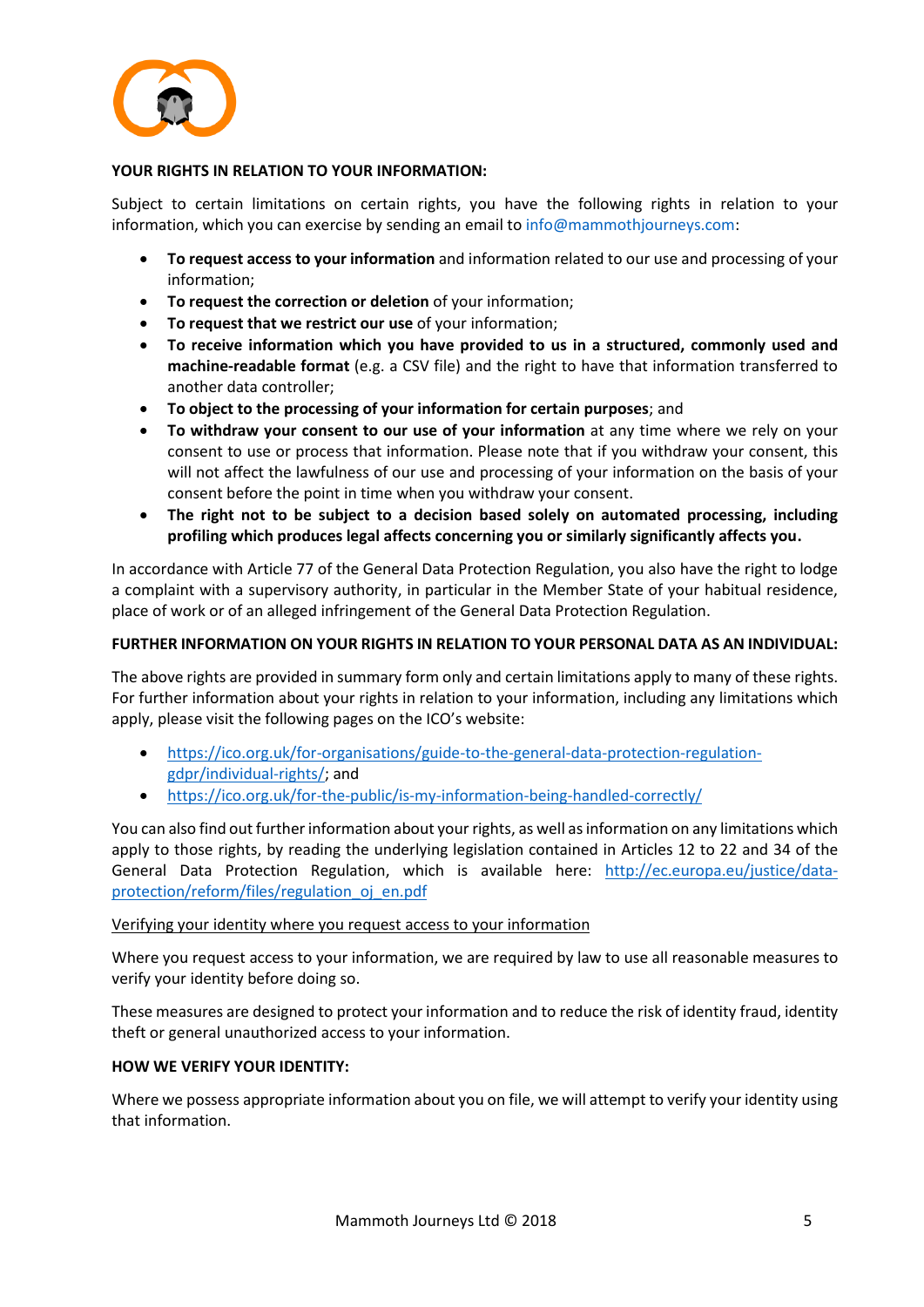

If it is not possible to identity you from such information, or if we have insufficient information about you, we may require original or certified copies of certain documentation in order to be able to verify your identity before we are able to provide you with access to your information.

We will be able to confirm the precise information we require to verify your identity in your specific circumstances if and when you make such a request.

## **YOUR RIGHT TO OBJECT TO THE PROCESSING OF YOUR INFORMATION FOR CERTAIN PURPOSES:**

You have the following rights in relation to your information, which you may exercise in the same way as you may exercise by sending an email t[o info@mammothjourneys.com:](mailto:INFO@MAMMOTHJOURNEYS.COM)

- To object to us using or processing your information where we use or process it in order to **carry out a task in the public interest or for our legitimate interests**, including 'profiling' based on any of these purposes; and
- To object to us using or processing your information for **direct marketing purposes**.

You may also exercise your right to object to us using or processing your information for direct marketing purposes by:

- **Clicking the unsubscribe link** contained at the bottom of any marketing email we send to you and following the instructions which appear in your browser following your clicking on that link;
- **Sending an email** to [info@mammothjourneys.com,](mailto:INFO@MAMMOTHJOURNEYS.COM) asking that we stop sending you marketing communications.

## **CHANGES TO OUR PRIVACY POLICY:**

We update and amend our Privacy Policy from time to time.

## **Minor changes to our Privacy Policy:**

Where we make minor changes to our Privacy Policy, we will update our Privacy Policy with a new effective date stated at the beginning of it. Our processing of your information will be governed by the practices set out in that new version of the Privacy Policy from its effective date onwards.

## **Major changes to our Privacy Policy or the purposes for which we process your information:**

Where we make major changes to our Privacy Policy or intend to use your information for a new purpose or a different purpose than the purposes for which we originally collected it, we will notify you by email (where possible) or by posting a notice on our website.

We will provide you with the information about the change in question and the purpose and any other relevant information before we use your information for that new purpose.

Wherever required, we will obtain your prior consent before using your information for a purpose that is different from the purposes for which we originally collected it.

## **CHILDREN'S PRIVACY:**

We do not knowingly contact or collect information from persons under the age of 16. The website is not intended to solicit information of any kind from persons under the age of 16.

It is possible that we could receive information pertaining to persons under the age of 16 by the fraud or deception of a third party. If we are notified of this, as soon as we verify the information, we will, where required by law to do so, immediately obtain the appropriate parental consent to use that information or, if we are unable to obtain such parental consent, we will delete the information from our servers. If